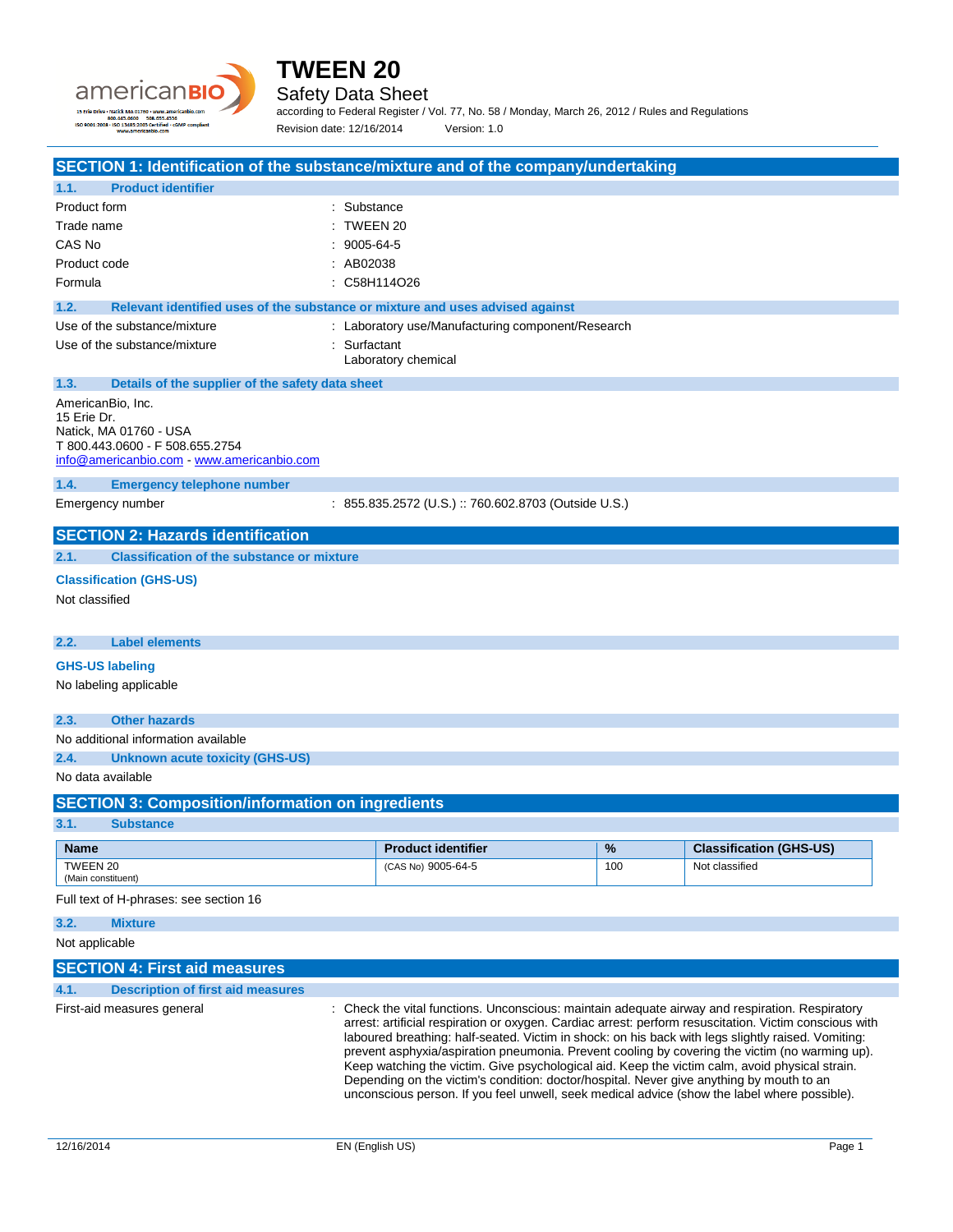Safety Data Sheet

according to Federal Register / Vol. 77, No. 58 / Monday, March 26, 2012 / Rules and Regulations

| First-aid measures after inhalation                                                                     | : Remove the victim into fresh air. Respiratory problems: consult a doctor/medical service. Assure<br>fresh air breathing. Allow the victim to rest.                                                                                                                                                                                                                                                                                  |  |  |
|---------------------------------------------------------------------------------------------------------|---------------------------------------------------------------------------------------------------------------------------------------------------------------------------------------------------------------------------------------------------------------------------------------------------------------------------------------------------------------------------------------------------------------------------------------|--|--|
| First-aid measures after skin contact                                                                   | Rinse with water. Soap may be used. Take victim to a doctor if irritation persists. Remove<br>affected clothing and wash all exposed skin area with mild soap and water, followed by warm<br>water rinse.                                                                                                                                                                                                                             |  |  |
| First-aid measures after eye contact                                                                    | Rinse with water. Take victim to an ophthalmologist if irritation persists. Rinse immediately with<br>plenty of water. Obtain medical attention if pain, blinking or redness persist.                                                                                                                                                                                                                                                 |  |  |
| First-aid measures after ingestion                                                                      | Rinse mouth with water. Immediately after ingestion: give lots of water to drink. Do not induce<br>vomiting. Call Poison Information Centre (www.big.be/antigif.htm). Ingestion of large quantities:<br>immediately to hospital. Consult a doctor/medical service if you feel unwell. Rinse mouth. Do<br>NOT induce vomiting. Obtain emergency medical attention.                                                                     |  |  |
| 4.2.<br>Most important symptoms and effects, both acute and delayed                                     |                                                                                                                                                                                                                                                                                                                                                                                                                                       |  |  |
| Symptoms/injuries                                                                                       | : Not expected to present a significant hazard under anticipated conditions of normal use.                                                                                                                                                                                                                                                                                                                                            |  |  |
| Symptoms/injuries after skin contact                                                                    | : Slight irritation.                                                                                                                                                                                                                                                                                                                                                                                                                  |  |  |
| Symptoms/injuries after eye contact                                                                     | : Slight irritation.                                                                                                                                                                                                                                                                                                                                                                                                                  |  |  |
| Indication of any immediate medical attention and special treatment needed<br>4.3.                      |                                                                                                                                                                                                                                                                                                                                                                                                                                       |  |  |
| No additional information available                                                                     |                                                                                                                                                                                                                                                                                                                                                                                                                                       |  |  |
| <b>SECTION 5: Firefighting measures</b>                                                                 |                                                                                                                                                                                                                                                                                                                                                                                                                                       |  |  |
| <b>Extinguishing media</b><br>5.1.                                                                      |                                                                                                                                                                                                                                                                                                                                                                                                                                       |  |  |
| suitable extinguishing media                                                                            | : Water spray. Alcohol-resistant foam. BC powder. Carbon dioxide. Foam. Dry powder. Carbon                                                                                                                                                                                                                                                                                                                                            |  |  |
|                                                                                                         | dioxide. Water spray. Sand.                                                                                                                                                                                                                                                                                                                                                                                                           |  |  |
| Unsuitable extinguishing media                                                                          | : Solid water jet ineffective as extinguishing medium. Do not use a heavy water stream.                                                                                                                                                                                                                                                                                                                                               |  |  |
| 5.2.<br>Special hazards arising from the substance or mixture                                           |                                                                                                                                                                                                                                                                                                                                                                                                                                       |  |  |
| Fire hazard                                                                                             | : DIRECT FIRE HAZARD. Combustible. INDIRECT FIRE HAZARD. Temperature above<br>flashpoint: higher fire/explosion hazard.                                                                                                                                                                                                                                                                                                               |  |  |
| Explosion hazard                                                                                        | DIRECT EXPLOSION HAZARD. No data available on direct explosion hazard. INDIRECT<br>EXPLOSION HAZARD. No data available on indirect explosion hazard.                                                                                                                                                                                                                                                                                  |  |  |
| Reactivity                                                                                              | : Upon combustion: CO and CO2 are formed.                                                                                                                                                                                                                                                                                                                                                                                             |  |  |
| 5.3.<br><b>Advice for firefighters</b>                                                                  |                                                                                                                                                                                                                                                                                                                                                                                                                                       |  |  |
| Precautionary measures fire                                                                             | : Exposure to fire/heat: keep upwind. Exposure to fire/heat: seal off low-lying areas. Exposure to<br>fire/heat: have neighbourhood close doors and windows.                                                                                                                                                                                                                                                                          |  |  |
| Firefighting instructions                                                                               | Cool tanks/drums with water spray/remove them into safety. Use water spray or fog for cooling<br>exposed containers. Exercise caution when fighting any chemical fire. Avoid (reject) fire-fighting<br>water to enter environment.                                                                                                                                                                                                    |  |  |
| Protection during firefighting                                                                          | : Heat/fire exposure: compressed air/oxygen apparatus. Do not enter fire area without proper<br>protective equipment, including respiratory protection.                                                                                                                                                                                                                                                                               |  |  |
| <b>SECTION 6: Accidental release measures</b>                                                           |                                                                                                                                                                                                                                                                                                                                                                                                                                       |  |  |
| Personal precautions, protective equipment and emergency procedures<br>6.1.                             |                                                                                                                                                                                                                                                                                                                                                                                                                                       |  |  |
| 6.1.1.<br>For non-emergency personnel                                                                   |                                                                                                                                                                                                                                                                                                                                                                                                                                       |  |  |
| Protective equipment                                                                                    | : Gloves. Protective clothing.                                                                                                                                                                                                                                                                                                                                                                                                        |  |  |
| Emergency procedures                                                                                    | : Mark the danger area. No naked flames. Wash contaminated clothes. Evacuate unnecessary<br>personnel.                                                                                                                                                                                                                                                                                                                                |  |  |
| 6.1.2.<br>For emergency responders                                                                      |                                                                                                                                                                                                                                                                                                                                                                                                                                       |  |  |
| Protective equipment                                                                                    | : Equip cleanup crew with proper protection.                                                                                                                                                                                                                                                                                                                                                                                          |  |  |
| Emergency procedures                                                                                    | : Ventilate area.                                                                                                                                                                                                                                                                                                                                                                                                                     |  |  |
| 6.2.<br><b>Environmental precautions</b>                                                                |                                                                                                                                                                                                                                                                                                                                                                                                                                       |  |  |
| Prevent entry to sewers and public waters. Notify authorities if liquid enters sewers or public waters. |                                                                                                                                                                                                                                                                                                                                                                                                                                       |  |  |
| 6.3.<br>Methods and material for containment and cleaning up                                            |                                                                                                                                                                                                                                                                                                                                                                                                                                       |  |  |
| For containment                                                                                         | : Contain released substance, pump into suitable containers. Plug the leak, cut off the supply.                                                                                                                                                                                                                                                                                                                                       |  |  |
| Methods for cleaning up                                                                                 | : Take up liquid spill into absorbent material, e.g.: sand, earth, vermiculite. Scoop absorbed<br>substance into closing containers. Wash down leftovers with plenty of water. Clean contaminated<br>surfaces with an excess of water. Wash clothing and equipment after handling. Soak up spills<br>with inert solids, such as clay or diatomaceous earth as soon as possible. Collect spillage. Store<br>away from other materials. |  |  |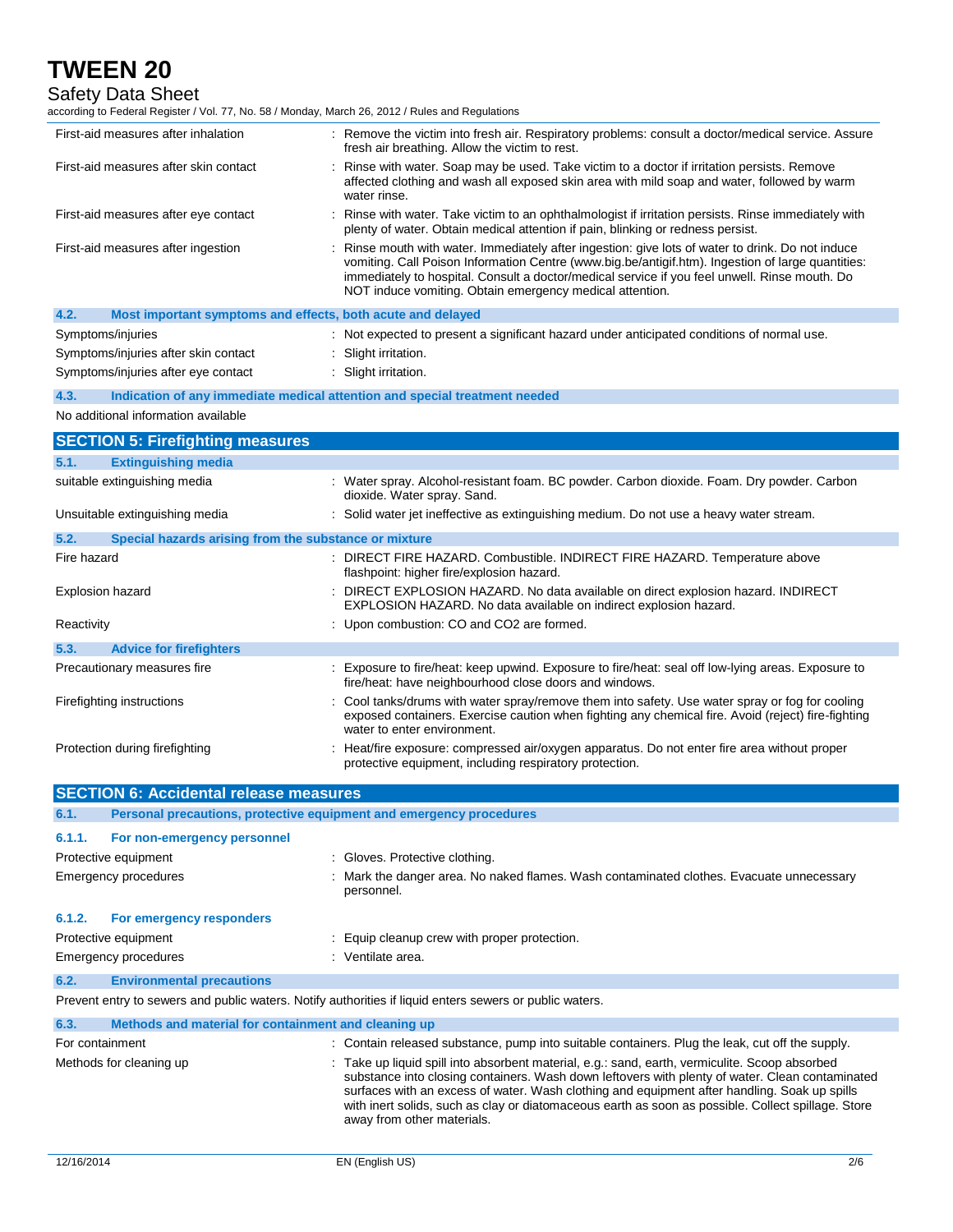Safety Data Sheet

according to Federal Register / Vol. 77, No. 58 / Monday, March 26, 2012 / Rules and Regulations

### **6.4. Reference to other sections**

See Heading 8. Exposure controls and personal protection.

| See Heading 6. Exposure controls and personal protection.            |                                                                                                                                                                                                                                                                                                                                                                                                                                                                                                                                                                                       |  |
|----------------------------------------------------------------------|---------------------------------------------------------------------------------------------------------------------------------------------------------------------------------------------------------------------------------------------------------------------------------------------------------------------------------------------------------------------------------------------------------------------------------------------------------------------------------------------------------------------------------------------------------------------------------------|--|
| <b>SECTION 7: Handling and storage</b>                               |                                                                                                                                                                                                                                                                                                                                                                                                                                                                                                                                                                                       |  |
| <b>Precautions for safe handling</b><br>7.1.                         |                                                                                                                                                                                                                                                                                                                                                                                                                                                                                                                                                                                       |  |
| Precautions for safe handling                                        | : Comply with the legal requirements. Clean contaminated clothing. Keep away from naked<br>flames/heat. Finely divided: spark- and explosionproof appliances. Finely divided: keep away<br>from ignition sources/sparks. Observe normal hygiene standards. Keep container tightly closed.<br>Carry operations in the open/under local exhaust/ventilation or with respiratory protection. Wash<br>hands and other exposed areas with mild soap and water before eat, drink or smoke and when<br>leaving work. Provide good ventilation in process area to prevent formation of vapor. |  |
| 7.2.<br>Conditions for safe storage, including any incompatibilities |                                                                                                                                                                                                                                                                                                                                                                                                                                                                                                                                                                                       |  |
| Storage conditions                                                   | : Keep only in the original container in a cool, well ventilated place away from : Direct sunlight.<br>Keep container closed when not in use.                                                                                                                                                                                                                                                                                                                                                                                                                                         |  |
| Incompatible products                                                | Strong bases, strong acids.                                                                                                                                                                                                                                                                                                                                                                                                                                                                                                                                                           |  |
| Incompatible materials                                               | : Sources of ignition. Direct sunlight.                                                                                                                                                                                                                                                                                                                                                                                                                                                                                                                                               |  |
| Storage temperature                                                  | : 20 $^{\circ}$ C                                                                                                                                                                                                                                                                                                                                                                                                                                                                                                                                                                     |  |
| Heat-ignition                                                        | : KEEP SUBSTANCE AWAY FROM: heat sources.                                                                                                                                                                                                                                                                                                                                                                                                                                                                                                                                             |  |
| Prohibitions on mixed storage                                        | : KEEP SUBSTANCE AWAY FROM: oxidizing agents.                                                                                                                                                                                                                                                                                                                                                                                                                                                                                                                                         |  |
| Storage area                                                         | : Store in a dry area. Ventilation at floor level. Protect against frost. Meet the legal requirements.                                                                                                                                                                                                                                                                                                                                                                                                                                                                                |  |
| Special rules on packaging                                           | : SPECIAL REQUIREMENTS: closing. correctly labelled. meet the legal requirements. Secure<br>fragile packagings in solid containers.                                                                                                                                                                                                                                                                                                                                                                                                                                                   |  |
| Packaging materials                                                  | : SUITABLE MATERIAL: glass.                                                                                                                                                                                                                                                                                                                                                                                                                                                                                                                                                           |  |
| <b>Specific end use(s)</b><br>7.3.                                   |                                                                                                                                                                                                                                                                                                                                                                                                                                                                                                                                                                                       |  |
| No additional information available                                  |                                                                                                                                                                                                                                                                                                                                                                                                                                                                                                                                                                                       |  |
| <b>SECTION 8: Exposure controls/personal protection</b>              |                                                                                                                                                                                                                                                                                                                                                                                                                                                                                                                                                                                       |  |
| 8.1.<br><b>Control parameters</b>                                    |                                                                                                                                                                                                                                                                                                                                                                                                                                                                                                                                                                                       |  |
| No additional information available                                  |                                                                                                                                                                                                                                                                                                                                                                                                                                                                                                                                                                                       |  |
| 8.2.<br><b>Exposure controls</b>                                     |                                                                                                                                                                                                                                                                                                                                                                                                                                                                                                                                                                                       |  |
| Personal protective equipment                                        | : Avoid all unnecessary exposure.                                                                                                                                                                                                                                                                                                                                                                                                                                                                                                                                                     |  |
| Materials for protective clothing                                    | : GIVE EXCELLENT RESISTANCE: No data available. GIVE GOOD RESISTANCE: No data<br>available. GIVE LESS RESISTANCE: No data available. GIVE POOR RESISTANCE: No data<br>available.                                                                                                                                                                                                                                                                                                                                                                                                      |  |
| Hand protection                                                      | Gloves. Wear protective gloves.                                                                                                                                                                                                                                                                                                                                                                                                                                                                                                                                                       |  |
| Eye protection                                                       | Safety glasses. Chemical goggles or safety glasses.                                                                                                                                                                                                                                                                                                                                                                                                                                                                                                                                   |  |
| Skin and body protection<br>: Protective clothing.                   |                                                                                                                                                                                                                                                                                                                                                                                                                                                                                                                                                                                       |  |

- Respiratory protection : Respiratory protection not required in normal conditions. Wear approved mask.
- Other information **contact of the information** : When using, do not eat, drink or smoke.

### **SECTION 9: Physical and chemical properties**

| Information on basic physical and chemical properties<br>9.1. |                                 |
|---------------------------------------------------------------|---------------------------------|
| Physical state                                                | $:$ Liquid                      |
| Appearance                                                    | : Liquid.                       |
| Molecular mass                                                | : 1227.52 g/mol                 |
| Color                                                         | : Light yellow to yellow-brown. |
| Odor                                                          | : Odourless.                    |
| Odor threshold                                                | : No data available             |
| рH                                                            | $: 6(10\%)$                     |
| pH solution                                                   | $: 10 \%$                       |
| Relative evaporation rate (butyl acetate=1)                   | : No data available             |
| Melting point                                                 | : No data available             |
| Freezing point                                                | : No data available             |
| Boiling point                                                 | : No data available             |
| Flash point                                                   | : 148 °C                        |
|                                                               |                                 |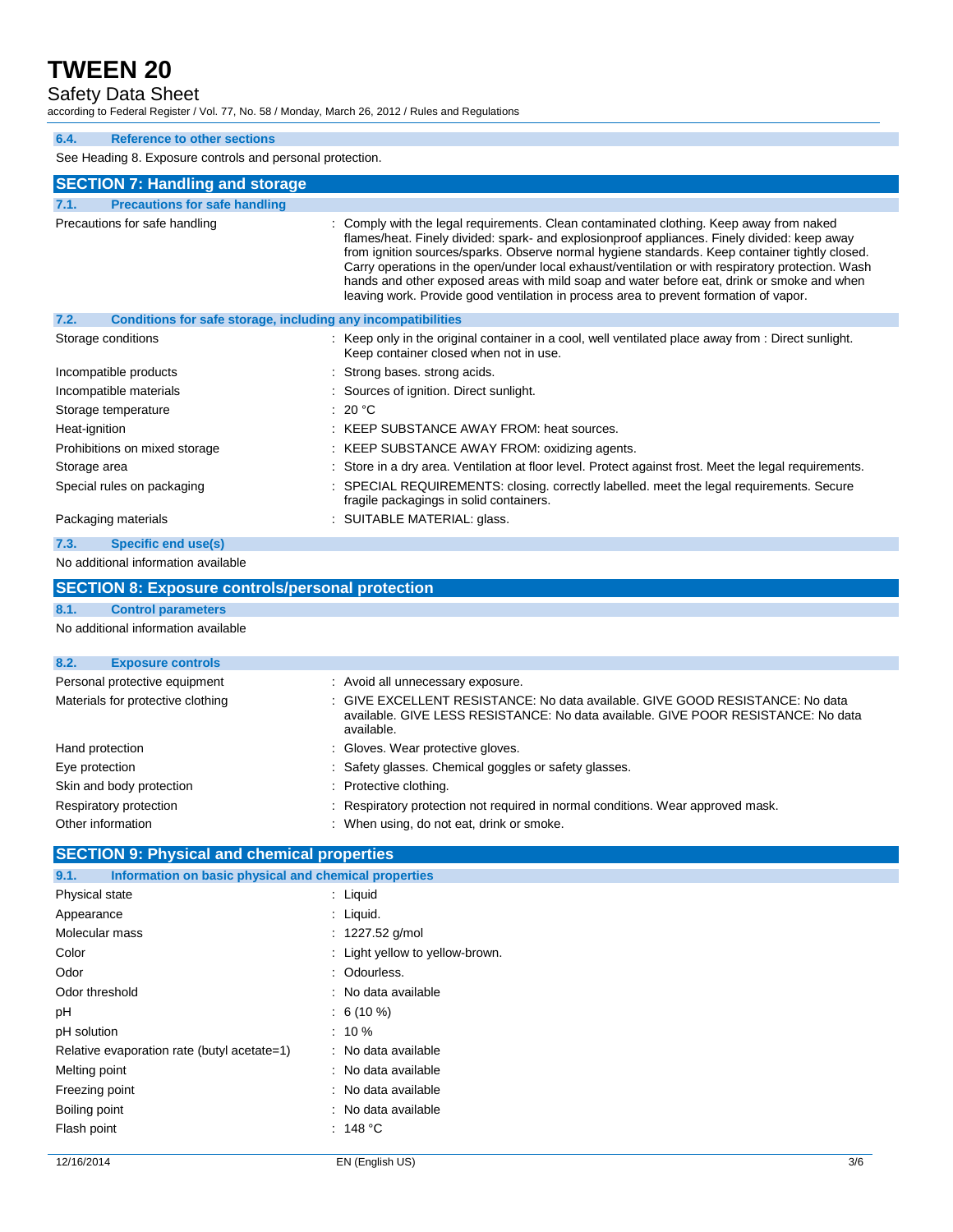### Safety Data Sheet

according to Federal Register / Vol. 77, No. 58 / Monday, March 26, 2012 / Rules and Regulations

| Self ignition temperature       | : No data available                                                                                                                                               |
|---------------------------------|-------------------------------------------------------------------------------------------------------------------------------------------------------------------|
| Decomposition temperature       | : No data available                                                                                                                                               |
| Flammability (solid, gas)       | : No data available                                                                                                                                               |
| Vapor pressure                  | $:$ < 1.3 hPa                                                                                                                                                     |
| Relative vapor density at 20 °C | : No data available                                                                                                                                               |
| Relative density                | : 1.1 (25 °C)                                                                                                                                                     |
| Density                         | : 1100 kg/m <sup>3</sup>                                                                                                                                          |
| Solubility                      | : Soluble in water. Soluble in ethanol. Soluble in methanol. Soluble in propyleneglycol. Soluble in<br>isopropanol. Soluble in ethyleneglycol.<br>Water: Complete |
| Log Pow                         | : No data available                                                                                                                                               |
| Log Kow                         | : No data available                                                                                                                                               |
| Viscosity, kinematic            | : No data available                                                                                                                                               |
| Viscosity, dynamic              | : $0.4$ Pa.s (25 °C)                                                                                                                                              |
| Explosive properties            | : No data available                                                                                                                                               |
| Oxidizing properties            | : No data available                                                                                                                                               |
| <b>Explosive limits</b>         | : No data available                                                                                                                                               |
|                                 |                                                                                                                                                                   |

## **9.2. Other information**

Other properties : Gas/vapour heavier than air at 20°C. Slightly volatile. Substance has neutral reaction.

|                  | <b>SECTION 10: Stability and reactivity</b>          |                  |
|------------------|------------------------------------------------------|------------------|
| 10.1.            | <b>Reactivity</b>                                    |                  |
|                  | Upon combustion: CO and CO2 are formed.              |                  |
| 10.2.            | <b>Chemical stability</b>                            |                  |
|                  | Stable under normal conditions. Not established.     |                  |
| 10.3.            | <b>Possibility of hazardous reactions</b>            |                  |
| Not established. |                                                      |                  |
| 10.4.            | <b>Conditions to avoid</b>                           |                  |
|                  | Direct sunlight. Extremely high or low temperatures. |                  |
| 10.5.            | <b>Incompatible materials</b>                        |                  |
|                  | strong acids. Strong bases.                          |                  |
| 10.6.            | <b>Hazardous decomposition products</b>              |                  |
|                  | fume. Carbon monoxide. Carbon dioxide.               |                  |
|                  | <b>SECTION 11: Toxicological information</b>         |                  |
| 11.1.            | Information on toxicological effects                 |                  |
| Acute toxicity   |                                                      | : Not classified |

| TWEEN 20 ( \f )9005-64-5                              |                   |
|-------------------------------------------------------|-------------------|
| LD50 oral rat                                         | 36700 mg/kg (Rat) |
| Skin corrosion/irritation                             | : Not classified  |
|                                                       | pH: 6 (10 %)      |
| Serious eye damage/irritation                         | : Not classified  |
|                                                       | pH: 6 (10 %)      |
| Respiratory or skin sensitization                     | : Not classified  |
| Germ cell mutagenicity                                | : Not classified  |
| Carcinogenicity                                       | : Not classified  |
| Reproductive toxicity                                 | : Not classified  |
| Specific target organ toxicity (single exposure)      | : Not classified  |
| Specific target organ toxicity (repeated<br>exposure) | : Not classified  |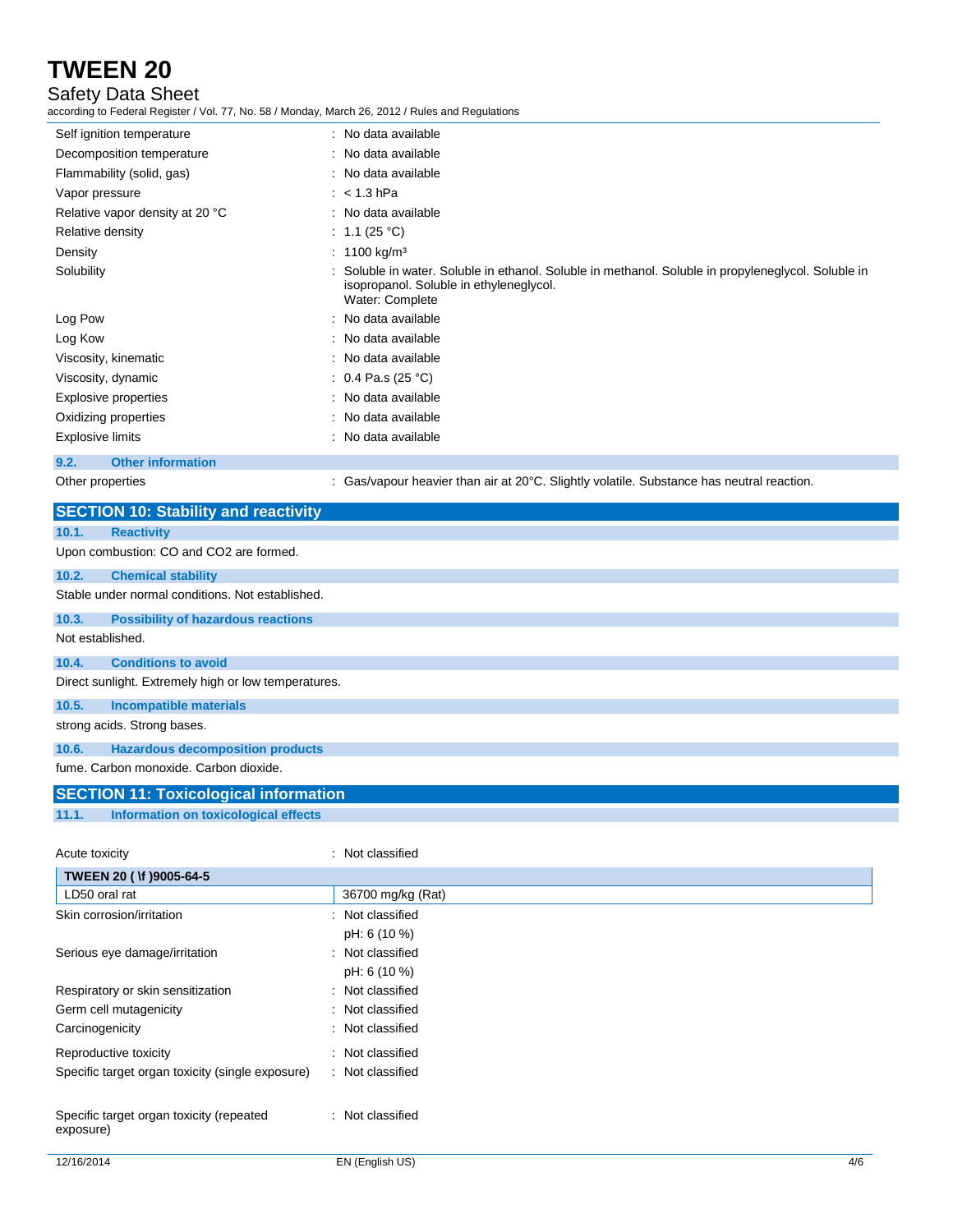## Safety Data Sheet

according to Federal Register / Vol. 77, No. 58 / Monday, March 26, 2012 / Rules and Regulations

| Aspiration hazard                                      | : Not classified                                                    |
|--------------------------------------------------------|---------------------------------------------------------------------|
| Potential Adverse human health effects and<br>symptoms | : Based on available data, the classification criteria are not met. |
| Symptoms/injuries after skin contact                   | : Slight irritation.                                                |
| Symptoms/injuries after eye contact                    | : Slight irritation.                                                |

## **SECTION 12: Ecological information**

**12.1. Toxicity**

Ecology - water : Mild water pollutant (surface water). Slightly harmful to fishes (LC50(96h) 100-1000 mg/l). Not harmful to bacteria. Insufficient data available on ecotoxicity.

| <b>TWEEN 20 (9005-64-5)</b> |                                                                       |
|-----------------------------|-----------------------------------------------------------------------|
| LC50 fish 1                 | 216 mg/l (96 h; Salmo gairdneri (Oncorhynchus mykiss); Static system) |
| EC50 Daphnia 1              | > 10 mg/l (48 h; Daphnia magna)                                       |
| LC50 fish 2                 | 350 mg/l (24 h; Pisces)                                               |
|                             |                                                                       |

## **12.2. Persistence and degradability TWEEN 20 (9005-64-5)** Persistence and degradability Readily biodegradable in water. Not established. **12.3. Bioaccumulative potential TWEEN 20 (9005-64-5)** Bioaccumulative potential No bioaccumulation data available. Not established.

### **12.4. Mobility in soil**

#### No additional information available

| 12.5. | <b>Other adverse effects</b> |  |
|-------|------------------------------|--|

Other information **COLOREGY COLOREGY COLOREGY COLOREGY COLOREGY COLOREGY COLOREGY COLOREGY COLOREGY COLOREGY COLOREGY COLOREGY COLOREGY COLOREGY COLOREGY COLOREGY COLOREGY COLOREGY COLOR** 

| <b>SECTION 13: Disposal considerations</b> |                                                                                                                                                                                                                                                           |  |  |
|--------------------------------------------|-----------------------------------------------------------------------------------------------------------------------------------------------------------------------------------------------------------------------------------------------------------|--|--|
| <b>Waste treatment methods</b><br>13.1.    |                                                                                                                                                                                                                                                           |  |  |
| Waste disposal recommendations             | : Remove waste in accordance with local and/or national regulations. Obtain the consent of<br>pollution control authorities before discharging to wastewater treatment plants. Dispose in a safe<br>manner in accordance with local/national regulations. |  |  |
| Additional information                     | : LWCA (the Netherlands): KGA category 03. Can be considered as non hazardous waste<br>according to Directive 2008/98/EC.                                                                                                                                 |  |  |
| Ecology - waste materials                  | : Avoid release to the environment.                                                                                                                                                                                                                       |  |  |

## **SECTION 14: Transport information**

#### In accordance with DOT

No dangerous good in sense of transport regulations

| <b>Additional information</b>             |                                                    |
|-------------------------------------------|----------------------------------------------------|
| Other information                         | : No supplementary information available.          |
| State during transport (ADR-RID)          | : Rail and road transport: not subject to ADR-RID. |
| <b>ADR</b>                                |                                                    |
| Transport document description            | : UN N/A                                           |
| Packing group (ADR)                       | $\therefore$ N/A                                   |
| Hazard identification number (Kemler No.) | : N/A                                              |
| Classification code (ADR)                 | : N/A                                              |
| <b>Transport by sea</b>                   |                                                    |
| No additional information available       |                                                    |
| Air transport                             |                                                    |

No additional information available